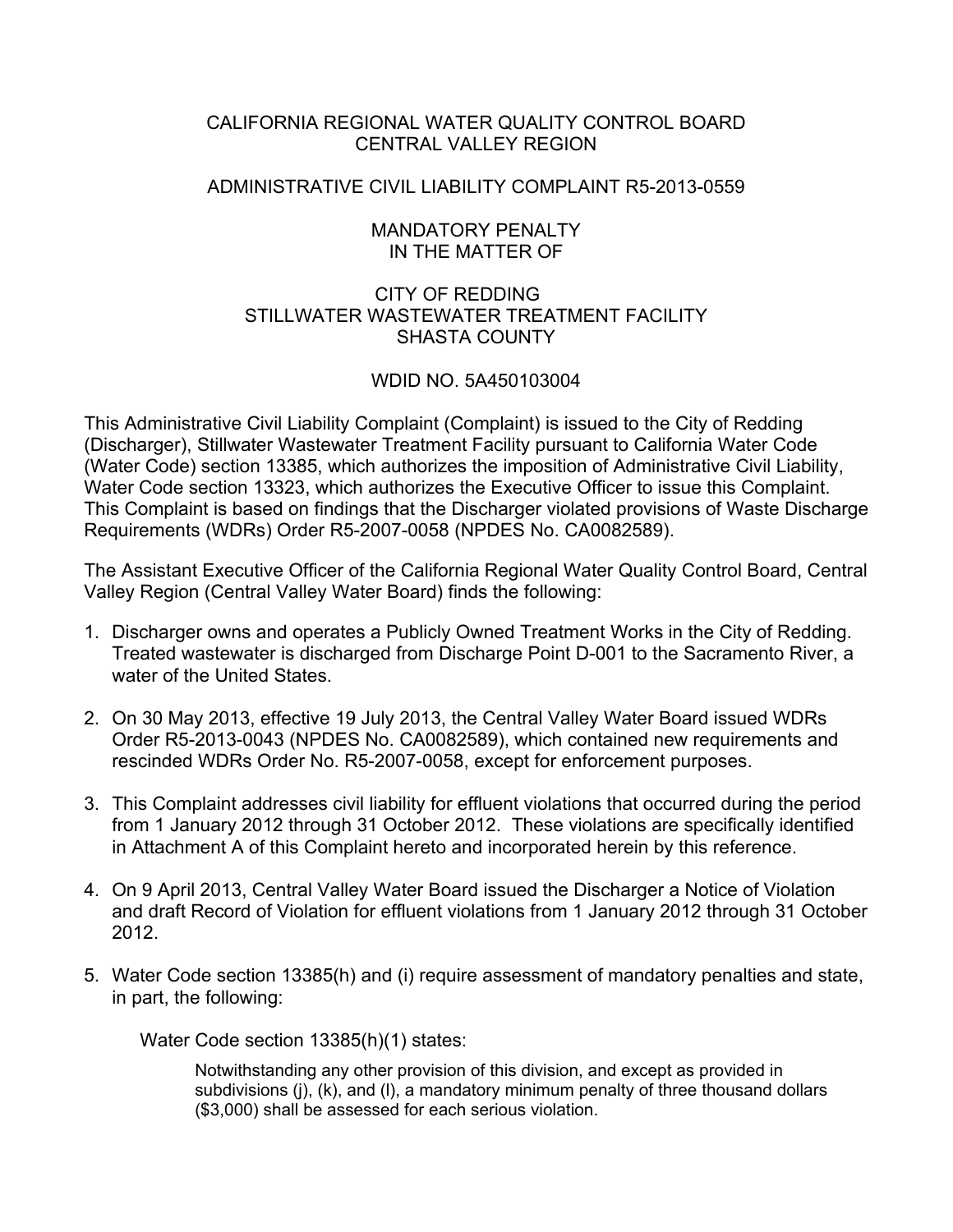Water Code section 13385 (h) (2) states,

For the purposes of this section, a 'serious violation' means any waste discharge that violates the effluent limitations contained in the applicable waste discharge requirements for a Group II pollutant, as specified in Appendix A to Section 123.45 of Title 40 of the Code of Federal Regulations, by 20 percent or more or for a Group I pollutant, as specified in Appendix A to Section 123.45 of Title 40 of the Code of Federal Regulations, by 40 percent or more.

## Water Code section 13385(i)(1) states

Notwithstanding any other provisions of this division, and except as provided in subdivisions (j), (k), and (l), a mandatory minimum penalty of three thousand dollars (\$3,000) shall be assessed for each violation whenever the person does any of the following four or more times in any period of six consecutive months, except that the requirements to assess the mandatory minimum penalty shall not be applicable to the first three violations.

- a) violates a waste discharge requirement effluent limitation;
- b) fails to file a report pursuant to California Water Code section 13260;
- c) files an incomplete report pursuant to California Water Code section 13260; or
- d) violates a toxicity effluent limitation contained in the applicable waste discharge pollutant-specific effluent limitations for toxic pollutants.
- 6. Water Code section 13323 states, in part:

Any executive officer of a regional board may issue a complaint to any person on whom administrative civil liability may be imposed pursuant to this article. The complaint shall allege the act or failure to act that constitutes a violation of law, the provision authorizing civil liability to be imposed pursuant to this article, and the proposed civil liability.

- 7. WDRs Order No. R5-2007-0056 Final Effluent Limitations IV.A.1. states, in part:
	- a. The Discharger shall maintain compliance with the following effluent limitations at Discharge Point EFF-001, with compliance measured at Monitoring Location EFF-001 as described in the attached MRP (Attachment E):

|                                        | <b>Units</b> | <b>Effluent Limitation</b> |                   |                         |                                        |                                 |  |
|----------------------------------------|--------------|----------------------------|-------------------|-------------------------|----------------------------------------|---------------------------------|--|
| <b>Parameter</b>                       |              | Average<br><b>Monthly</b>  | Average<br>Weekly | Maximum<br><b>Daily</b> | <b>Instantaneous</b><br><b>Minimum</b> | <b>Instantaneous</b><br>Maximum |  |
| Copper, Total Recoverable <sup>1</sup> | ug/L         | 13.7                       |                   | 27.4                    |                                        |                                 |  |

#### **Table 6B. Effluent Limitations**

8. According to the Discharger's self-monitoring reports, the Discharger committed one (1) serious Group II violation of the above effluent limitations contained in the WDRs Order R5-2007-0058, as shown in Attachment A. This violation is defined as serious because measured concentrations of Group II constituents exceeded maximum prescribed levels in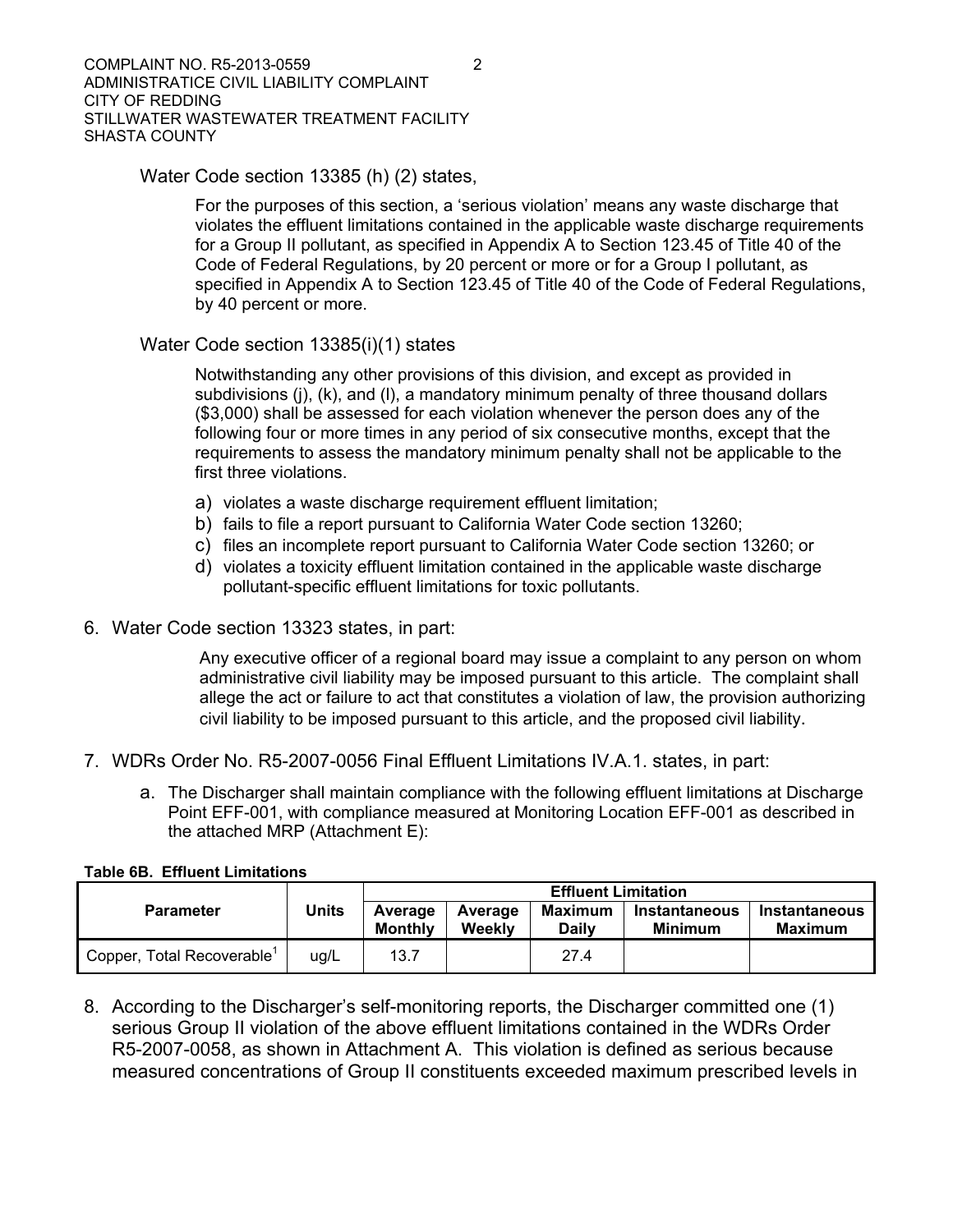the WDRs by 20 percent or more. The mandatory minimum penalty for this serious violation is **three thousand dollars (\$3,000)**.

- 9. The total amount of the mandatory penalties assessed for the alleged effluent violations is **three thousand dollars (\$3,000)**. As stated herein, a detailed list of the alleged effluent violation is included in Attachment A. This Complaint addresses administrative civil liability for violations that are specifically identified in Attachment A as subject to mandatory minimum penalties.
- 10. Issuance of this Administrative Civil Complaint to enforce CWC Division 7, Chapter 5.5 is exempt from provisions of the California Environmental Quality Act (Pub. Resources Code section 21000 et seq.), in accordance with California Code of Regulations, title 14, section 15321 subsection (a)(2).

# **THE CITY OF REDDING, STILLWATER WASTEWATER TREATMENT FACILITY IS HEREBY GIVEN NOTICE THAT:**

- 1. The Executive Officer of the Central Valley Water Board proposes that the Discharger be assessed an Administrative Civil Liability in the amount of **three thousand dollars (\$3,000)**.
- 2. A hearing on this matter will be conducted at the Central Valley Water Board meeting scheduled **on 5/6 December 2013**, unless either of the following occurs **by 7 October 2013**:
	- a) The Discharger waives the hearing by completing the attached form (checking off the box next to Option #1) and returning it to the Central Valley Water Board, along with payment for the proposed civil liability of **three thousand dollars (\$3,000)**; or
	- b) The Central Valley Water Board agrees to postpone any necessary hearing after the Discharger requests to engage in settlement discussions by checking off the box next to Option #2 on the attached form, and returns it to the Board along with a letter describing the issues to be discussed; or
	- c) The Central Valley Water Board agrees to postpone any necessary hearing after the Discharger requests a delay by checking off the box next to Option #3 on the attached form, and returns it to the Board along with a letter describing the issues to be discussed.
- 3. If a hearing on this matter is conducted, the Central Valley Water Board will consider whether to affirm, reject, or modify the proposed Administrative Civil Liability, or whether to refer the matter to the Attorney General for recovery of judicial civil liability.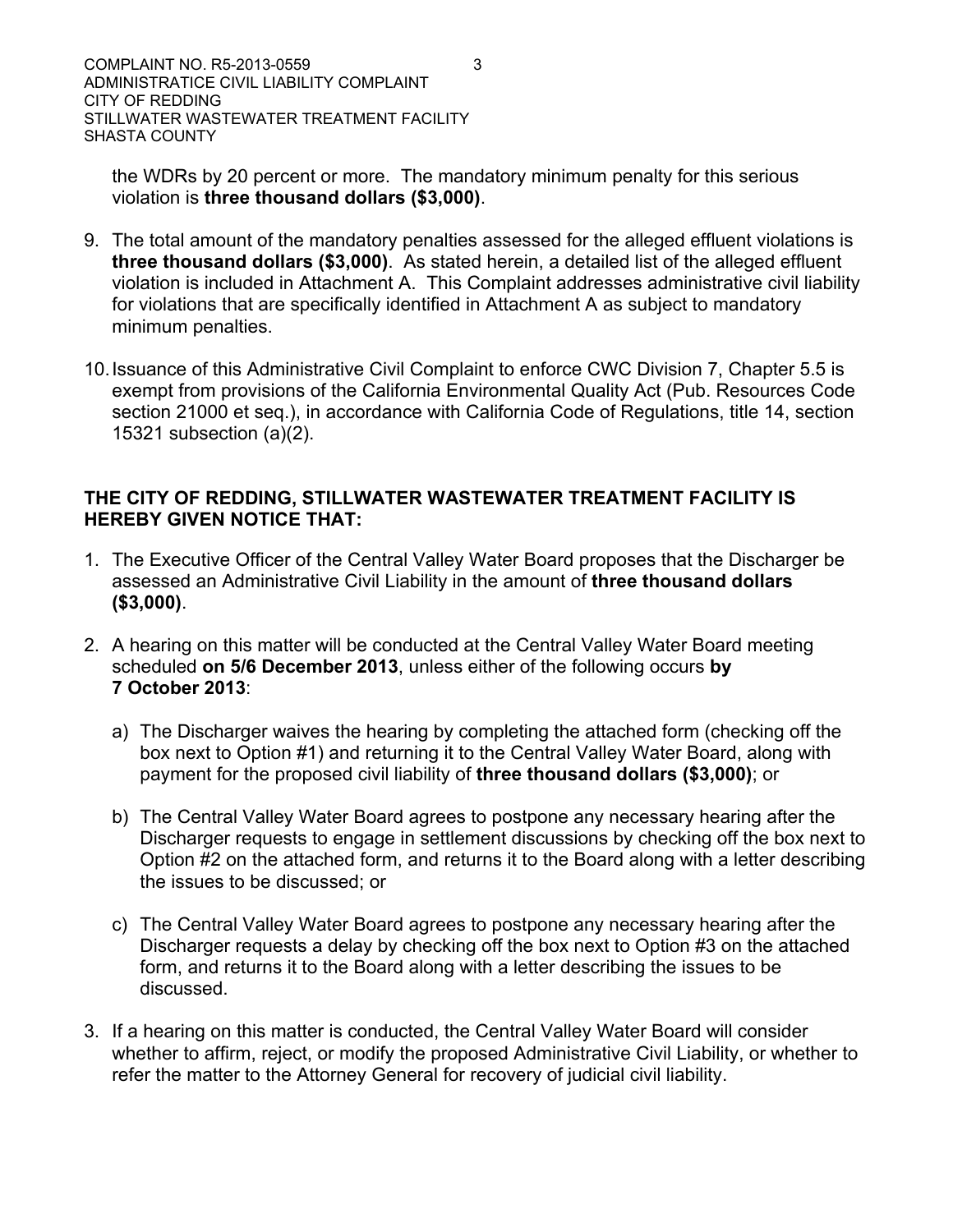COMPLAINT NO. R5-2013-0559 4 ADMINISTRATICE CIVIL LIABILITY COMPLAINT CITY OF REDDING STILLWATER WASTEWATER TREATMENT FACILITY SHASTA COUNTY

4. If this matter proceeds to hearing, the Executive Officer reserves the right to amend the proposed amount of civil liability to conform to the evidence presented, including but not limited to, increasing the proposed amount to account for the costs of enforcement (including staff, legal and expert witness costs) incurred after the date of the issuance of this Complaint through completion of the hearing.

> Signed by Clint Snyder for PAMELA C. CREEDON, Executive Officer

6 September 2013

(date)

Attachment A: Record of Violations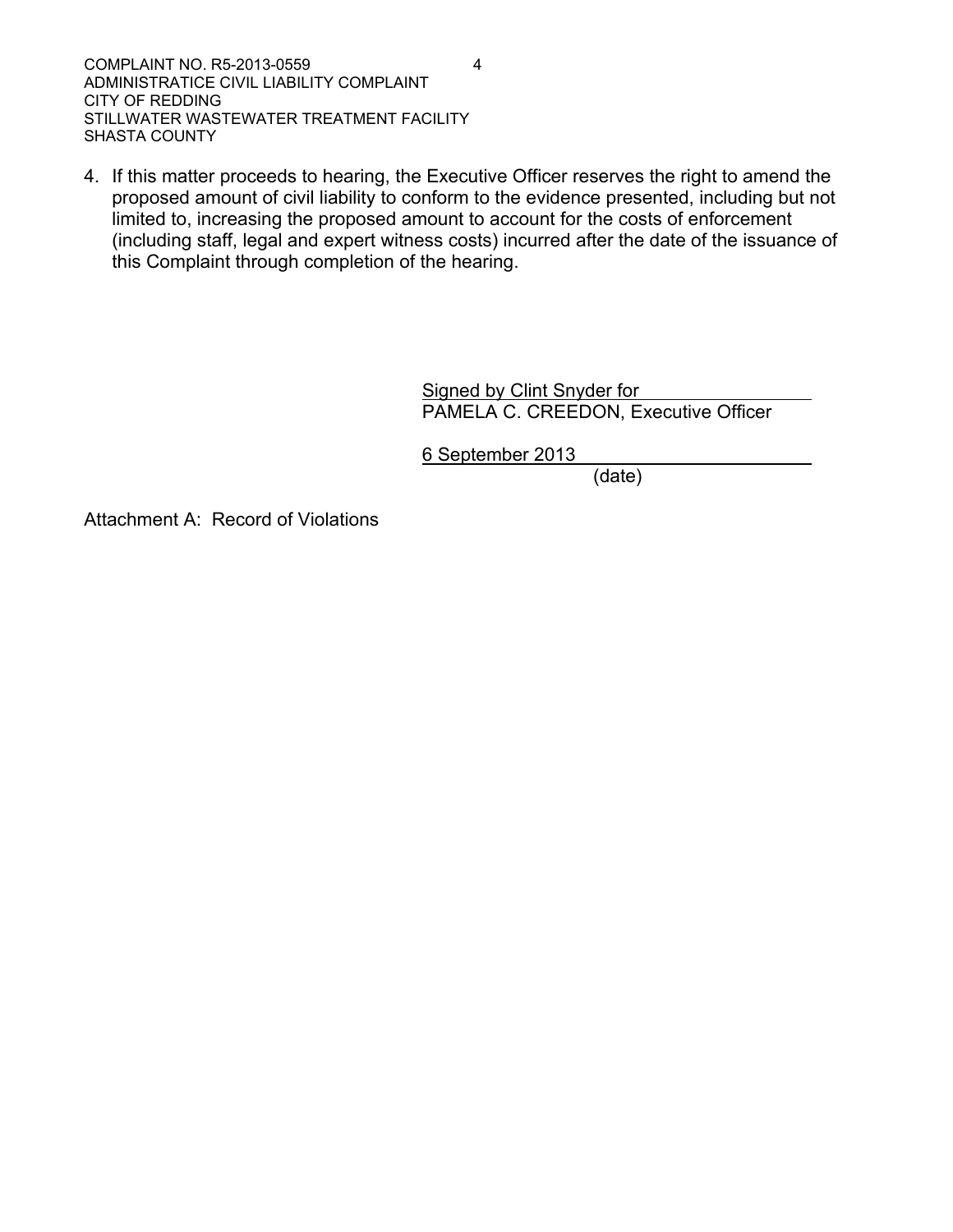#### **WAIVER FORM FOR ADMINISTRATIVE CIVIL LIABILITY COMPLAINT**

By signing this waiver, I affirm and acknowledge the following:

I am duly authorized to represent the City of Redding (Discharger) in connection with Administrative Civil Liability Complaint **R5-2013-0559 (**Complaint). I am informed that California Water Code section 13323, subdivision (b), states that, "a hearing before the regional board shall be conducted within 90 days after the party has been served. The person who has been issued a complaint may waive the right to a hearing."

#### **□** *(OPTION 1: Check here if the Discharger waives the hearing requirement and will pay in full.)*

- a. I hereby waive any right the Discharger may have to a hearing before the Central Valley Water Board.
- b. I certify that the Discharger will remit payment for the proposed civil liability in the full amount of **three thousand dollars (\$3,000)** by check that references "ACL Complaint **R5-2013-0559**" made payable to the *State Water Pollution Cleanup and Abatement Account*. Payment must be received by the Central Valley Water Board by **7 October 2013.**
- c. I understand the payment of the above amount constitutes a proposed settlement of the Complaint, and that any settlement will not become final until after a 30-day public notice and comment period. Should the Central Valley Water Board receive significant new information or comments during this comment period, the Central Valley Water Board's Executive Officer may withdraw the complaint, return payment, and issue a new complaint. I also understand that approval of the settlement will result in the Discharger having waived the right to contest the allegations in the Complaint and the imposition of civil liability.
- d. I understand that payment of the above amount is not a substitute for compliance with applicable laws and that continuing violations of the type alleged in the Complaint may subject the Discharger to further enforcement, including additional civil liability.
- **□** *(OPTION 2: Check here if the Discharger waives the 90-day hearing requirement in order to engage in settlement discussions***.)** I hereby waive any right the Discharger may have to a hearing before the Central Valley Water Board within 90 days after service of the complaint, but I reserve the ability to request a hearing in the future. I certify that the Discharger will promptly engage the Central Valley Water Board Prosecution Team in settlement discussions to attempt to resolve the outstanding violation(s). By checking this box, the Discharger requests that the Central Valley Water Board delay the hearing so that the Discharger and the Prosecution Team can discuss settlement. It remains within the discretion of the Central Valley Water Board to agree to delay the hearing. Any proposed settlement is subject to the conditions described above under "Option 1."
- **□** *(OPTION 3: Check here if the Discharger waives the 90-day hearing requirement in order to extend the hearing date and/or hearing deadlines. Attach a separate sheet with the amount of additional time requested and the rationale.)* I hereby waive any right the Discharger may have to a hearing before the Central Valley Water Board within 90 days after service of the complaint. By checking this box, the Discharger requests that the Central Valley Water Board delay the hearing and/or hearing deadlines so that the Discharger may have additional time to prepare for the hearing. It remains within the discretion of the Central Valley Water Board to approve the extension.

(Print Name and Title)

(Signature)

(Date)